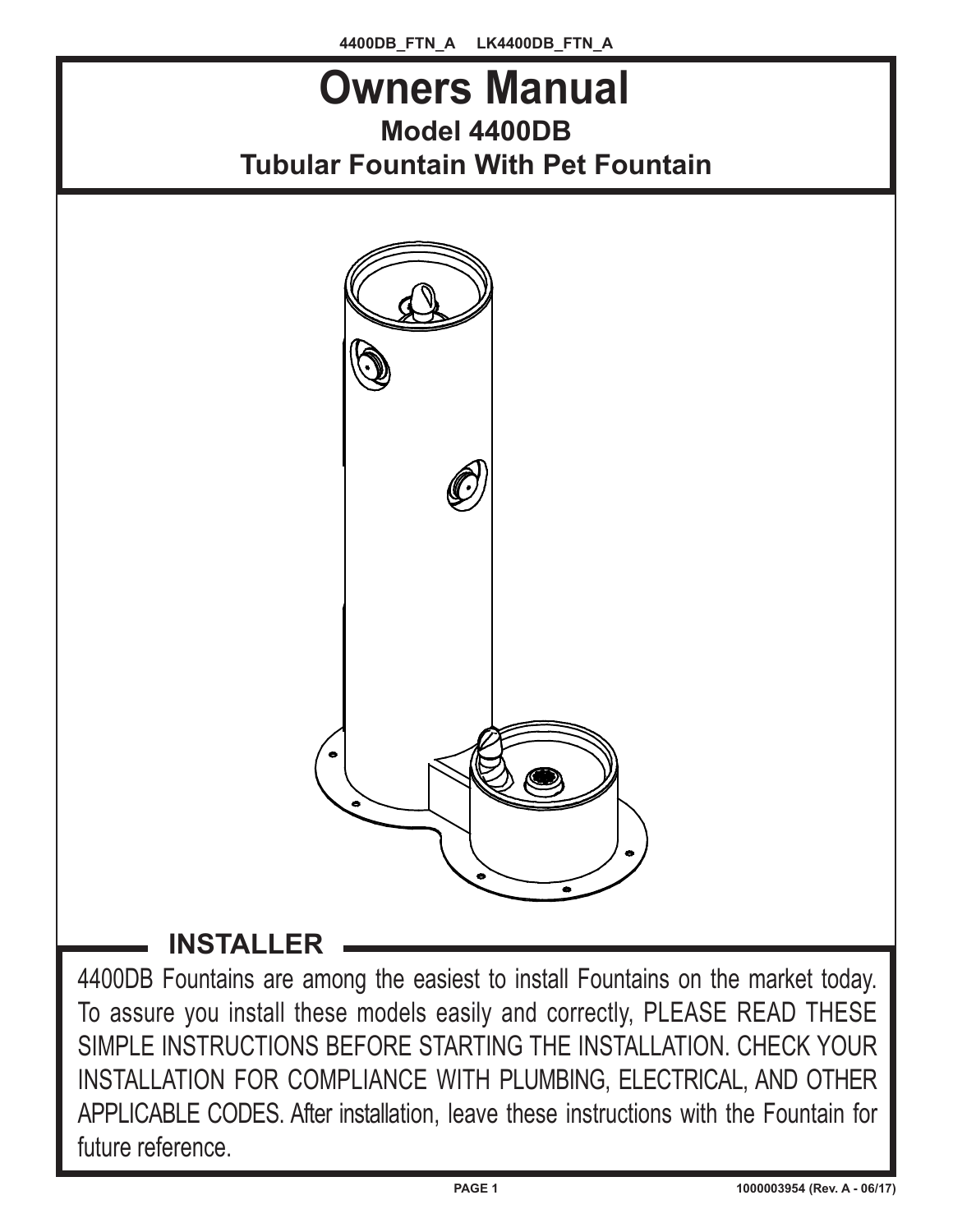# **INSTALLATION INSTRUCTIONS**

## IMPORTANT

## **ALL SERVICE TO BE PERFORMED BY AN AUTHORIZED SERVICE PERSON**

## **IMPORTANT! INSTALLER PLEASE NOTE.**

THE GROUNDING OF ELECTRICAL EQUIPMENT SUCH AS TELEPHONE, COMPUTERS, ETC. TO WATER LINES IS A COMMON PROCEDURE. THIS GROUNDING MAY BE IN THE BUILDING OR MAY OCCUR AWAY FROM THE BUILDING. THIS GROUNDING CAN CAUSE ELECTRICAL FEEDBACK INTO A FOUNTAIN, CREATING AN ELECTROLYSIS WHICH CAUSES A METALLIC TASTE OR AN INCREASE IN THE METAL CONTENT OF THE WATER. THIS CONDITION IS AVOIDABLE BY USING THE PROPER MATERIALS AS INDICATED. ANY DRAIN FITTINGS PROVIDED BY THE INSTALLER SHOULD BE MADE OF PLASTIC TO ELECTRICALLY ISOLATE THE FOUNTAIN FROM THE BUILDING PLUMBING SYSTEM.

- 1. This fountain is to be mounted on a smooth, flat, finished surface with adequate support structure.
- **NOTE:** Mounting structure must be capable of supporting 300 lb. load on fountain.
- 2. Refer to rough-in for plumbing.
- 3. Install shut-off valve on water supply, (Valve not furnished) (See Fig. 1).
- 4. Locate and install fountain using 3/8" minimum fasteners, (Fasteners not furnished).
- 5. Connect water supply and fountain drain. Connect drain waste "Tee" to fountain drain tubes. Connect outlet of "Tee" to drainage system. Water connection and drain must comply with local codes.
- 6. Turn on water supply and check all connections for leaks.
	- CAUTION: This fountain is rated for inlet water pressure of 20-105 PSI. A pressure reducing regulator should be used if the inlet water supply exceeds 105 PSI. Any damage caused by reason of connecting this product to supply line pressures lower than 20 PSI or higher than 105 PSI is not covered by warranty.
- 7. Water supply 3/8" O.D. unplated copper tube. Waste 1-1/4" IPS. Contractor to supply waste trap and service stop valve in accordance with local code.
- 8. Connecting lines to be made of unplated copper and should be thoroughly flushed to remove all foreign matter before being connected to fountain. This fountain is manufactured in such a manner that it does not in any way cause taste, odor, color, or sediment problems.
- 9. Connect fountain to supply line with a shut-off valve and install a 3/8" unplated copper water line between the valve and the fountain. Remove any burrs from outside of water line. Push the tubes straight into the fittings until they reach a positive stop, approximately 3/4" (See Fig. 2). DO NOT SOLDER TUBES INSERTED INTO THE STRAINER AS DAMAGE TO THE O-RINGS MAY RESULT.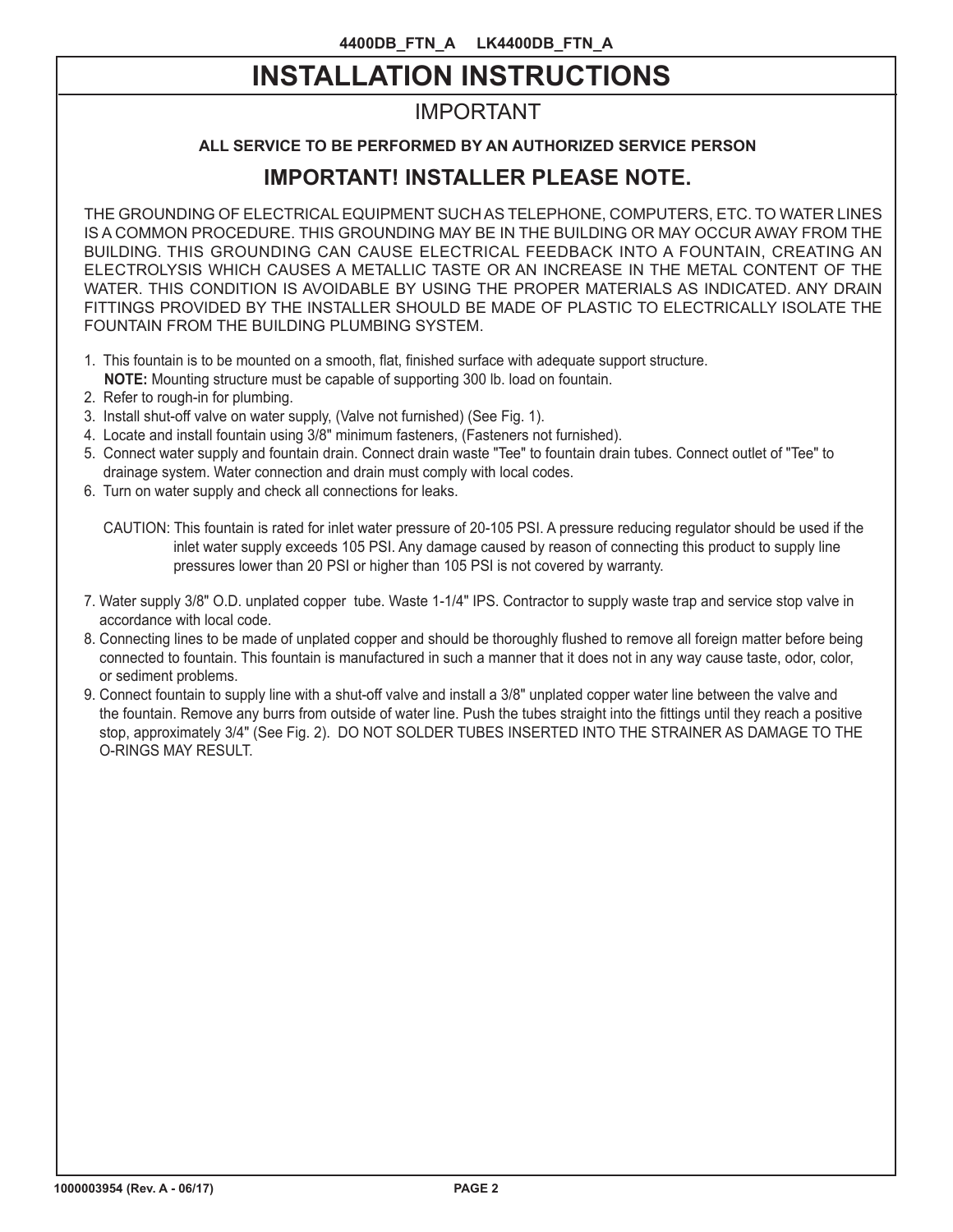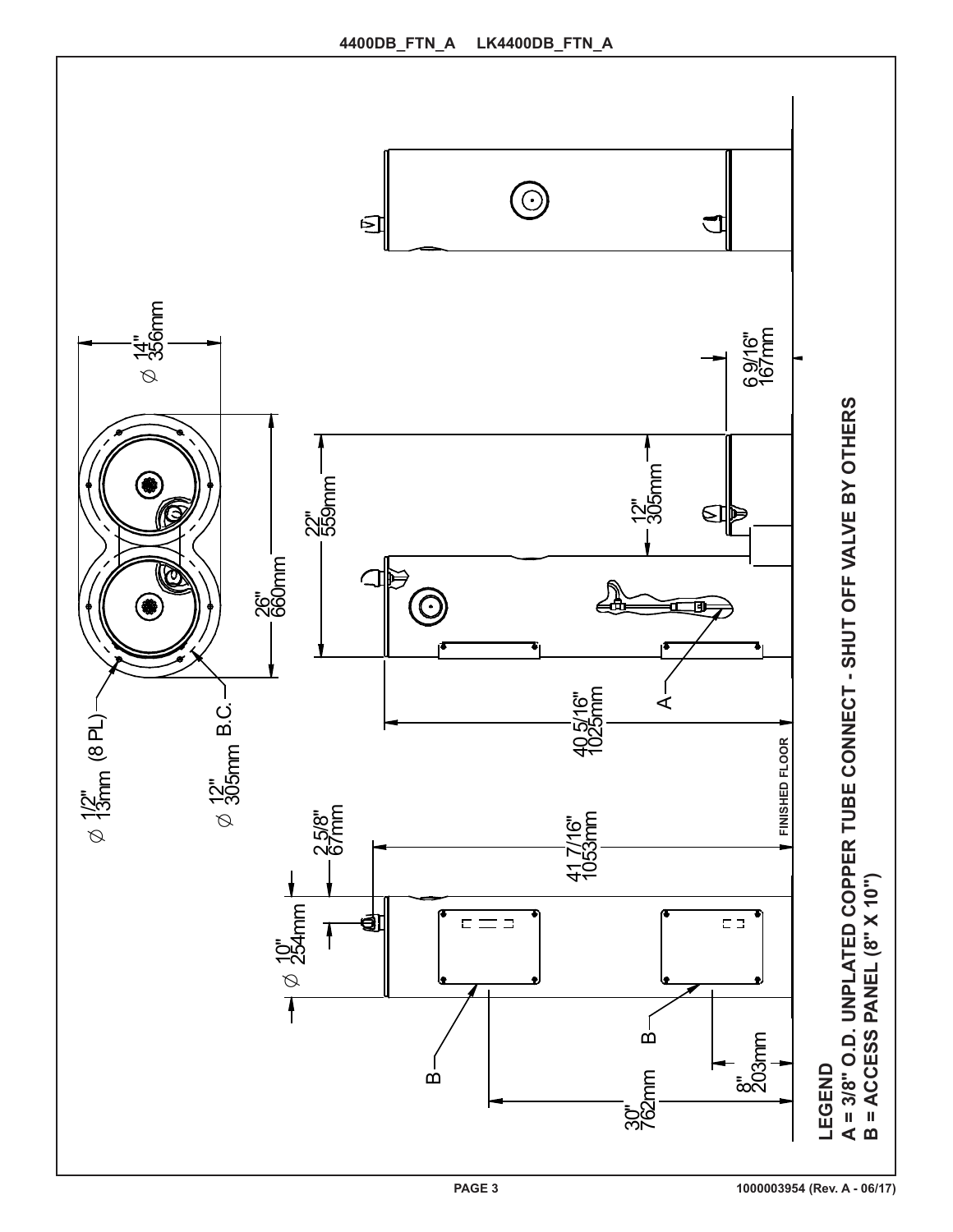